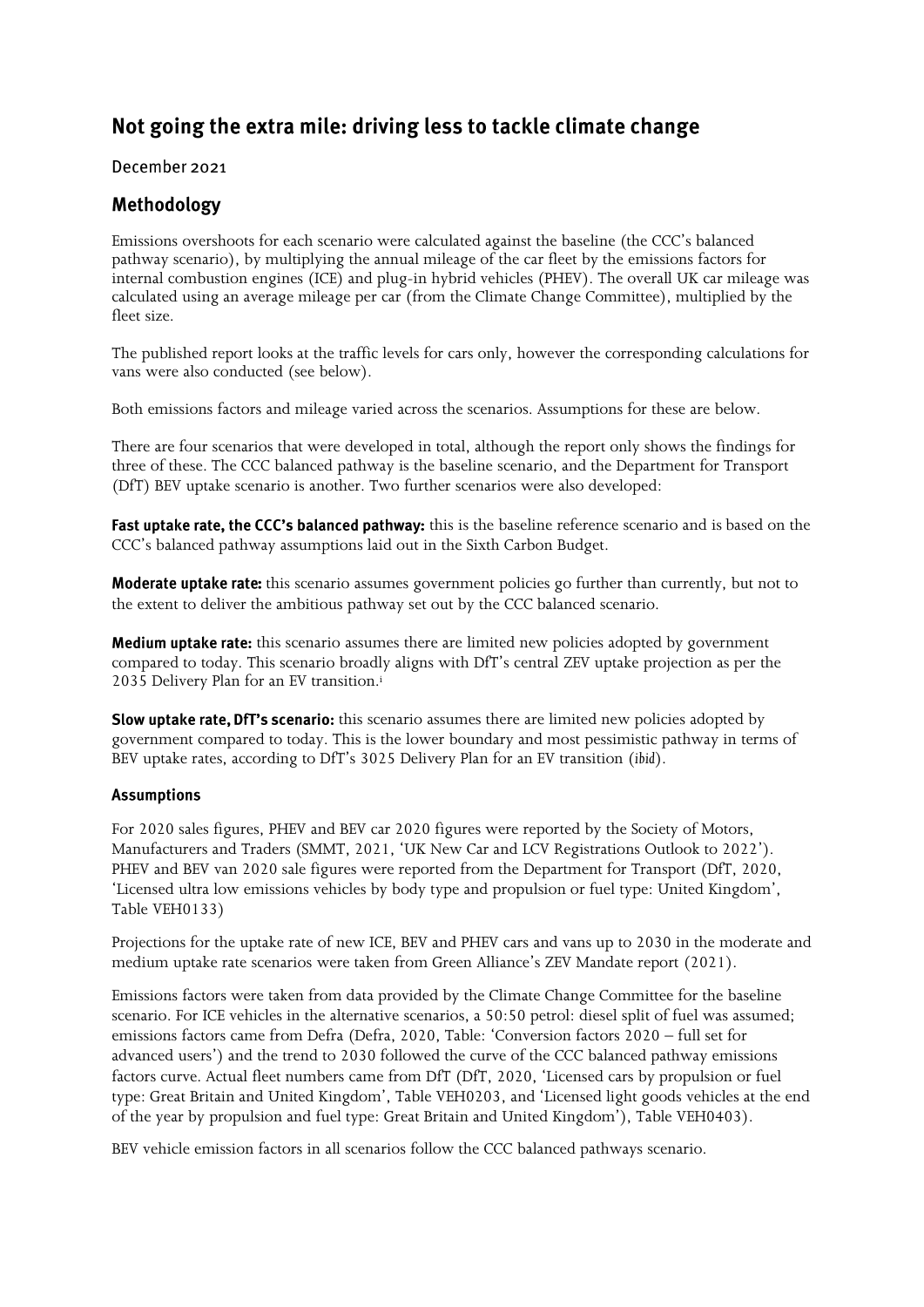PHEV vehicle emission factors were split into direct and indirect emissions: direct emissions were uplifted from the CCC direct emissions to match the average 117gCO2/km as per T&E's data (T&E, 2020, 'UK briefing: the plug-in hybrid con'); indirect emissions were calculated by reducing the CCC indirect emissions data for ICE cars by the same factor as the uplift for direct emissions. This is to reflect the decarbonisation of the power grid.

New vehicle sales and the predicted growth in fleet size are based on CCC data.

#### Findings for the moderate uptake rate scenario

Four scenarios were modelled however only three were presented in the final report. The findings for the final scenario, 'moderate uptake rate' are as follows.



BEV uptake rates reach 88% in 2030.



The emissions overshoot for the moderate uptake scenario is 43MtCO2e.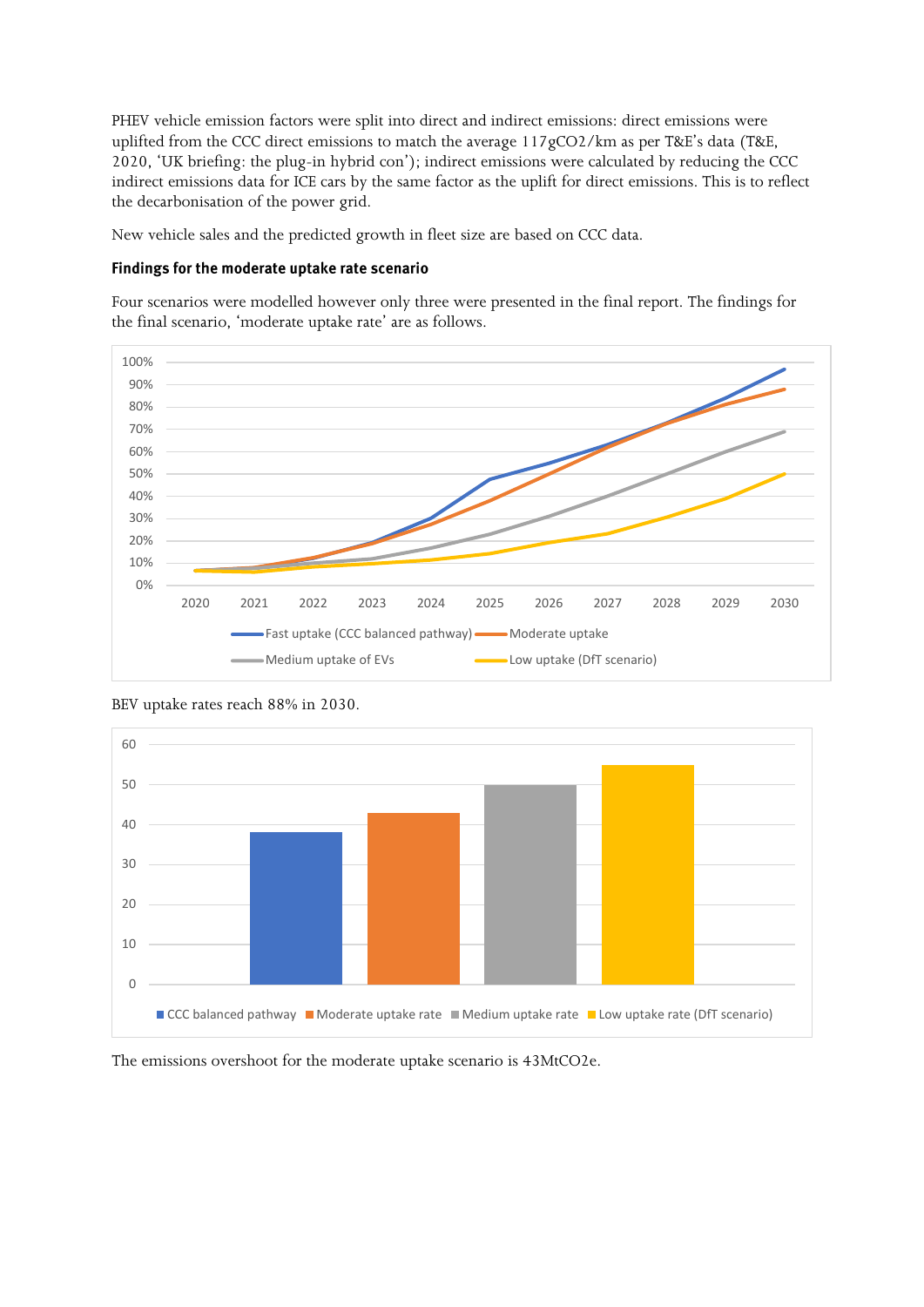

The mileage reduction needed in the moderate scenario is 1972 miles per car per year.

#### Varying the fleet size

The published report looks at the instance in which fleet size increases over time, in line with data from the CCC in predicted sales.

An alternative analysis is to this is keeping the mileage per car constant and varying the fleet size to mitigate emissions overshoots of the alternative scenarios.

In this case, the fleet size would need to decrease by 4.7% to mitigate the emissions overshoot in the moderate uptake rate scenario, 16.1% in the medium uptake rate scenario, and a 30% reduction in the slow uptake scenario. This equates to 1.5 million, 5.2 million, and 9.7 million fewer cars in the 2030 fleet compared to 2020 figures.

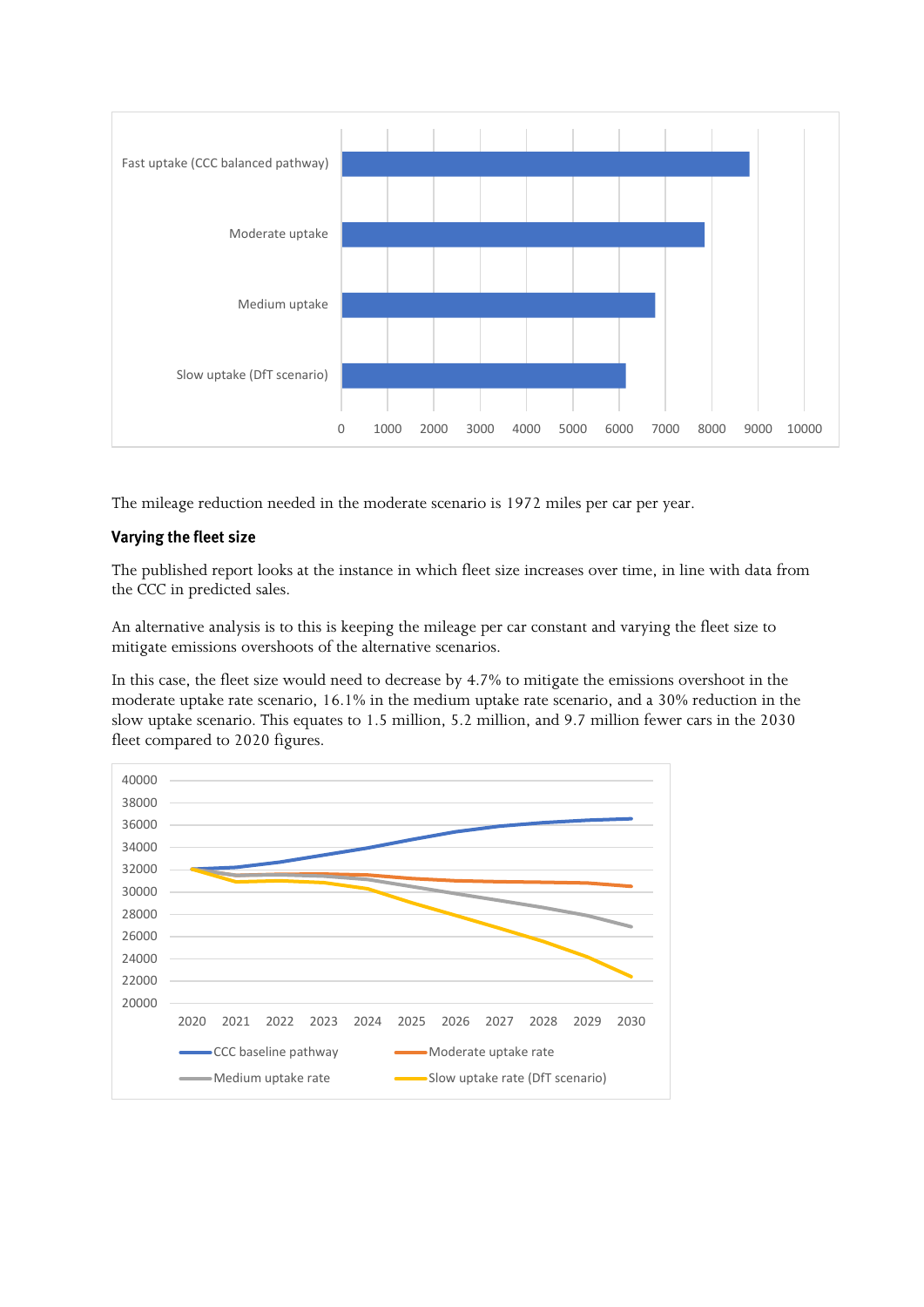#### Traffic reduction levels needed to address emissions overshoot in the scenarios for vans

The published report shows the emissions overshoot and therefore the traffic reduction needed for cars only. The analysis was also conducted for vans, and the corresponding findings are below.



The CCC's balanced pathway scenario for vans shows a BEV uptake rate of 99.9% by 2030.

#### The uptake rate for the alternative scenarios sits at 88%, 69% and 23% in 2030.



The emissions overshoot for vans stands at 1.2MtCO2e in the moderate uptake scenario, 3.2MtCO2e in the medium uptake scenario, and 6.7MtCO2e in the slow uptake scenario, compared to the CCC's balanced pathway.